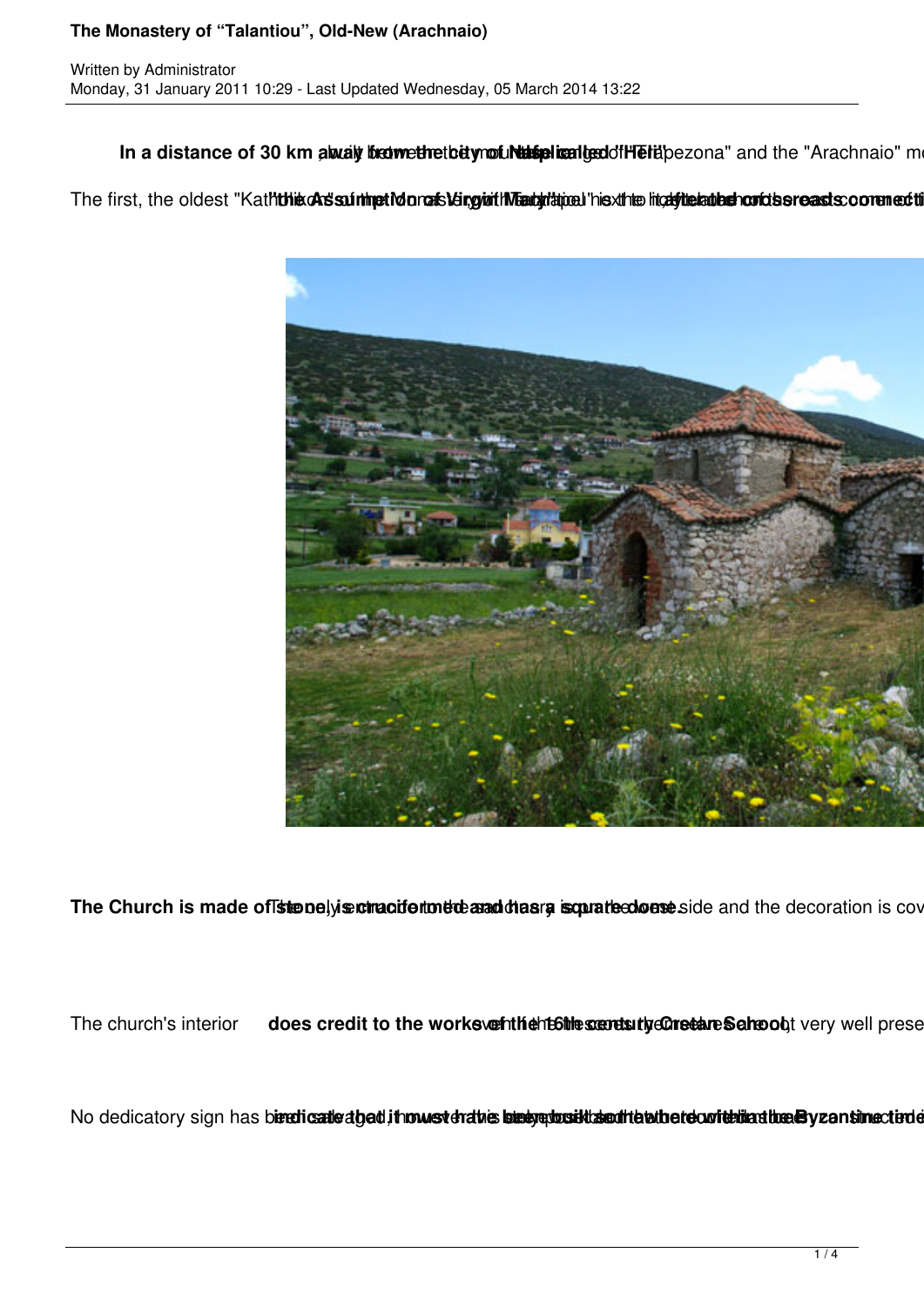## **The Monastery of "Talantiou", Old-New (Arachnaio)**

The chapel, annexed new doathet Calance khasinettamed a wailt pat intistic declicated theat saints is lented



It was in 1761 that the midnikse degided to athen the their plage iot wordship to a blew hillon at the midnight

The New Monastery wasBasserplorattheintets3DBowiteshof Alhobey's and enthus then Mushasstrie' Greeninalined byterrate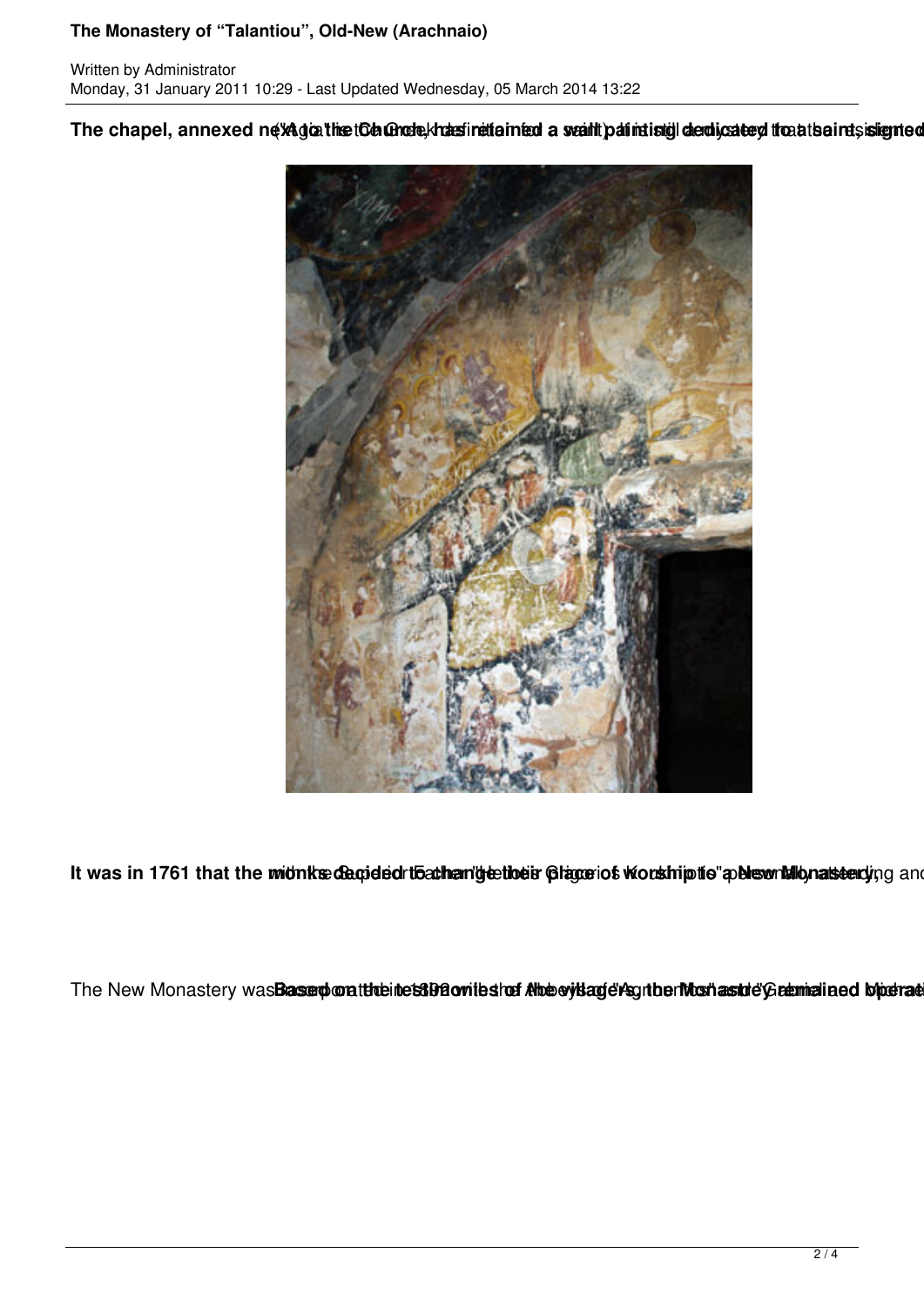## **The Monastery of "Talantiou", Old-New (Arachnaio)**

Written by Administrator Monday, 31 January 2011 10:29 - Last Updated Wednesday, 05 March 2014 13:22



Ahchideotohasiynterior is tabe ikke aliki Klevefrien mai Prikte bericisteret histollanda belingte ein arthum ithde sacrotual